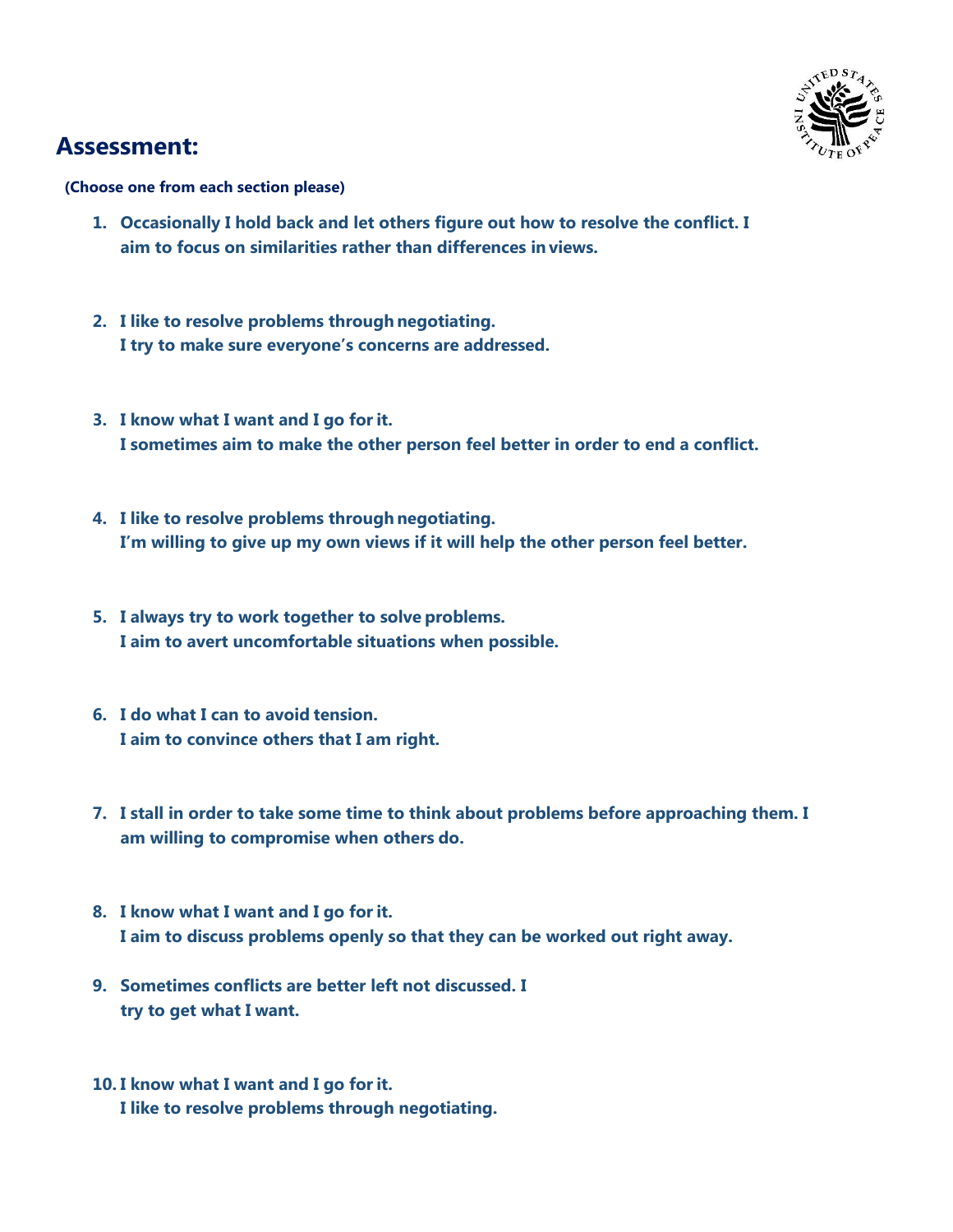- **11. I aim to discuss problems openly so that they can be worked out rightaway. I sometimes aim to make the other person feel better in order to end a conflict.**
- **12. At times I keep my views to myself in order to avoid conflict. I prefer a "give and take" solution to problems where both sides make adjustments.**
- **13. If the other person can agree to disagree, I can do the same. I make sure others know my views.**
- **14. I share my thoughts and ask others to share theirs. I aim to convince others that I am right.**
- **15. I sometimes aim to make the other person feel better in order to end a conflict. I aim to avert uncomfortable situations when possible.**
- **16. I try make sure the other person does not get upset. I try to make sure others understand my reasoning and why I am right.**
- **17. I know what I want and I go for it. I aim to avert uncomfortable situations when possible.**
- **18. I allow others to voice their opinions without objecting if it makes them feel better. I prefer a "give and take" solution to problems where both sides make adjustments.**
- **19. I try to work out problems with others right away. I sometimes stall in order to take some time to think about problems before approaching them.**
- **20. I try to work out problems with others right away. I prefer to figure out what the fairest outcome would be from everyone's perspective.**
- **21. I try to pay attention to the other person's opinions when we are working out problems. I prefer to talk about problems directly.**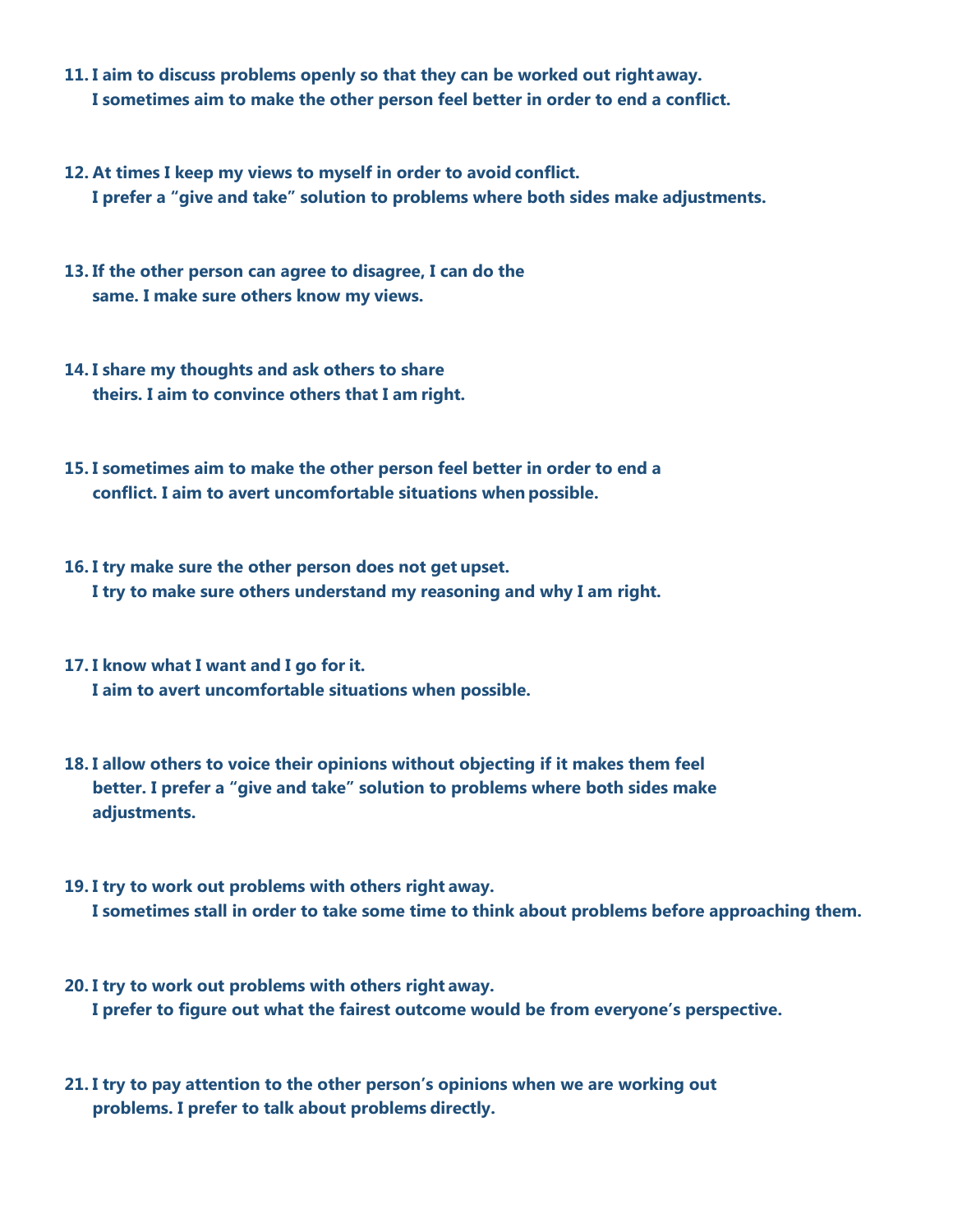- **22. I take a problem-solving approach where all sides figure out what we can agree on and what we are willing to give up. I tell others what I want.**
- **23. I tend to worry about making everyone happy. Occasionally I hold back and let others figure out how to resolve the conflict.**
- **24. I try to please others if it seems important to them. I aim to work together to settle our differences through a bargaining approach.**
- **25. I try to convince people to agree with me. I try to pay attention to the other person's opinions when we are working out problems.**
- **26. I try to find a way for different sides to meet half way in a conflict. I tend to worry about making everyone happy.**
- **27. At times I keep my views to myself in order to avoid conflict. I allow others to voice their opinions without objecting if it makes them feel better.**
- **28. I know what I want and I go forit. I always try to work together to solve problems.**
- **29. I try to find a way for different sides to meet half way in a conflict. Sometimes conflicts are better left not discussed.**
- **30. I try make sure the other person does not get upset. I tell others when something is wrong so that we can work together to make it right.**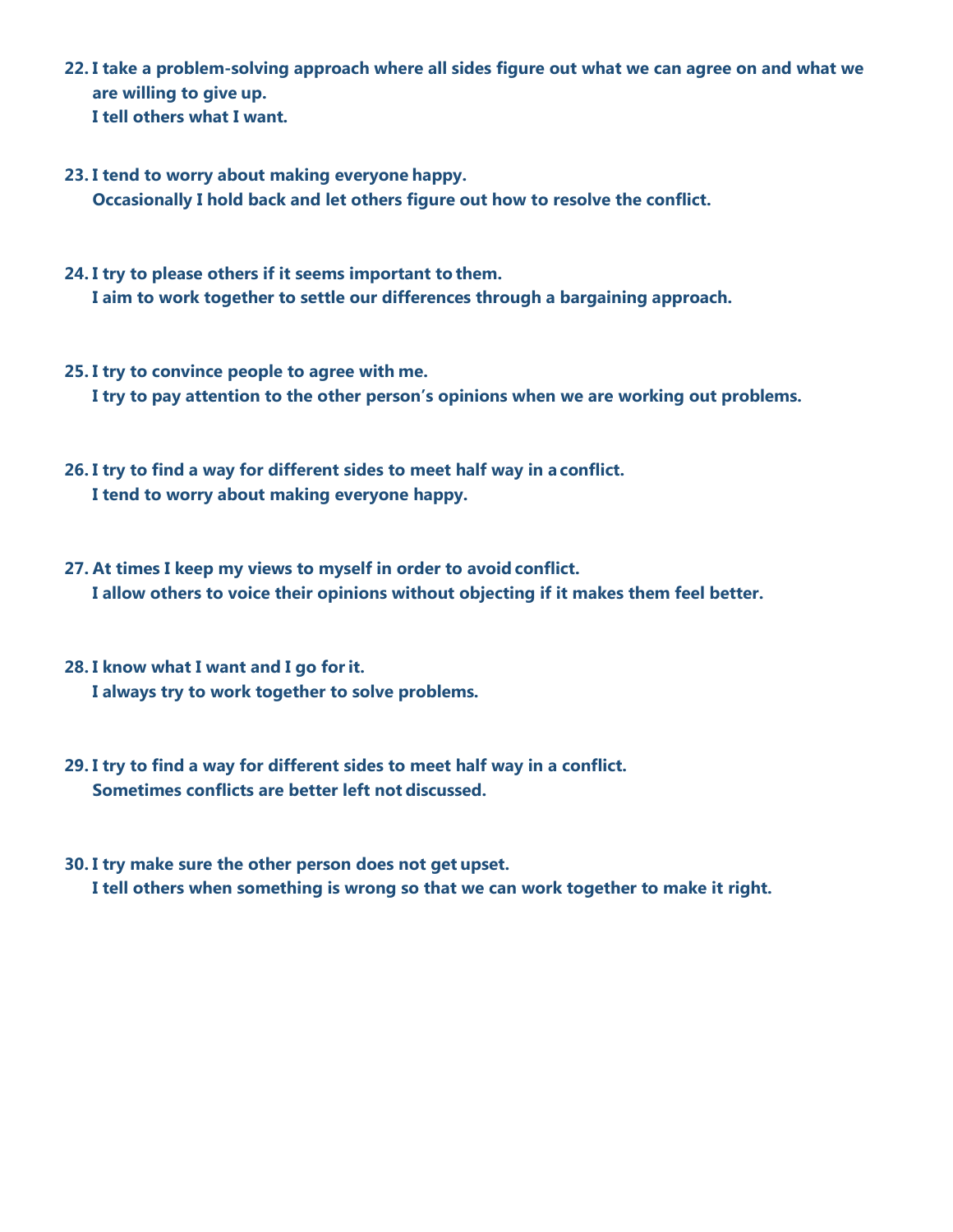### **Assessment answer key:**

- **1. Occasionally I hold back and let others figure out how to resolve the conflict.***AVOIDER* **I aim to focus on similarities rather than differences in views.** *ACCOMMODATOR*
- **2. I like to resolve problems through negotiating.***COMPROMISER* **I try to make sure everyone's concerns are addressed.** *PROBLEM SOLVER*
- **3. I know what I want and I go for it.** *COMPETER* **I sometimes aim to make the other person feel better in order to end a conflict.**  *ACCOMMODATOR*
- **4. I like to resolve problems through negotiating.***COMPROMISER* **I'm willing to give up my own views if it will help the other person feel better.** *ACCOMMODATOR*
- **5. I always try to work together to solve problems.** *PROBLEM SOLVER* **I aim to avert uncomfortable situations when possible.** *AVOIDER*
- **6. I do what I can to avoid tension.** *AVOIDER* **I aim to convince others that I am right.** *COMPETER*
- **7. I stall in order to take some time to think about problems before approaching them.**  *AVOIDER* **I am willing to compromise when others do.** *COMPROMISER*
- **8. I know what I want and I go for it.** *COMPETER* **I aim to discuss problems openly so that they can be worked out right away.** *PROBLEM SOLVER*
- **9. Sometimes conflicts are better left not discussed.**  *AVOIDER* **I try to get what I want.** *COMPETER*
- **10. I know what I want and I go for it.** *COMPETER* **I like to resolve problems through negotiating.** *COMPROMISER*
- *11.* **I aim to discuss problems openly so that they can be worked out right away.** *PROBLEM SOLVER* **I sometimes aim to make the other person feel better in order to end a conflict.**  *ACCOMMODATOR*
- **12. At times I keep my views to myself in order to avoid conflict.** *AVOIDER* **I prefer a "give and take" solution to problems where both sides make adjustments.**  *COMPROMISER*
- **13. If the other person can agree to disagree, I can do the same.**  *COMPROMISER*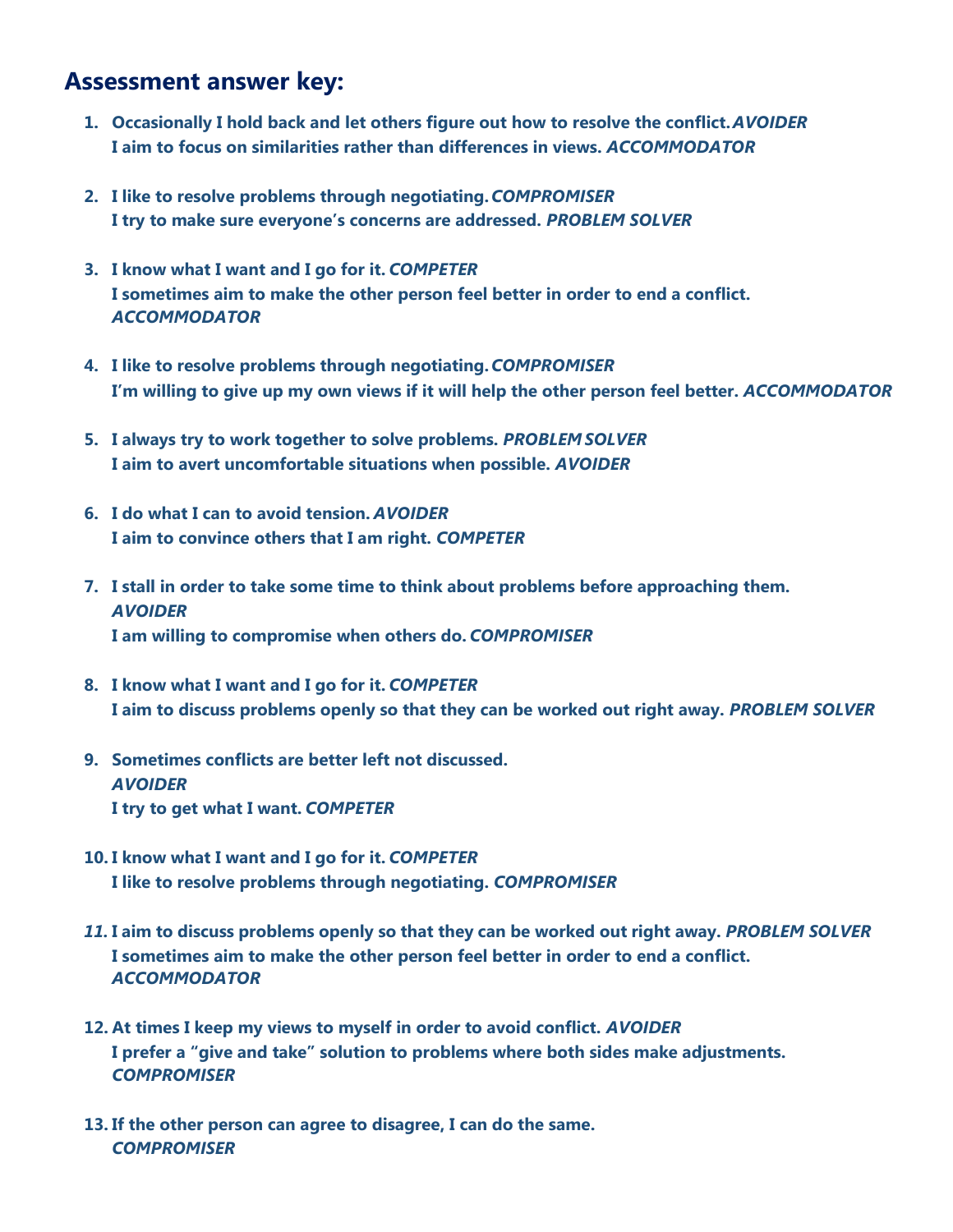**I make sure others know my views.** *COMPETER*

- **14. I share my thoughts and ask others to share theirs.** *PROBLEM SOLVER* **I aim to convince others that I am right.** *COMPETER*
- **15. I sometimes aim to make the other person feel better in order to end a conflict.**  *ACCOMMODATOR*

**I aim to avert uncomfortable situations when possible.** *AVOIDER*

- **16. I try make sure the other person does not get upset.** *ACCOMMODATOR* **I try to make sure others understand my reasoning and why I am right.** *COMPETER*
- **17. I know what I want and I go for it.** *COMPETER* **I aim to avert uncomfortable situations when possible.** *AVOIDER*
- **18. I allow others to voice their opinions without objecting if it makes them feel better.**  *ACCOMMODATOR* **I prefer a "give and take" solution to problems where both sides make adjustments.** *COMPROMISER*
- **19. I try to work out problems with others right away.** *PROBLEMSOLVER* **I sometimes stall in order to take some time to think about problems before approaching them.**  *AVOIDER*
- **20. I try to work out problems with others right away***. PROBLEMSOLVER* **I prefer to figure out what the fairest outcome would be from everyone's perspective.**  *COMPROMISER*
- **21. I try to pay attention to the other person's opinions when we are working out problems.** *ACCOMMODATOR* **I prefer to talk about problems directly.** *PROBLEM SOLVER*
- **22. I take a problem-solving approach where all sides figure out what we can agree on and what we are willing to give up.** *PROBLEM SOLVER* **I tell others what I want.** *COMPETER*
- **23. I tend to worry about making everyone happy.** *ACCOMMODATOR* **Occasionally I hold back and let others figure out how to resolve the conflict.** *AVOIDER*
- **24. I try to please others if it seems important to them.** *ACCOMMODATOR* **I aim to work together to settle our differences through a bargaining approach.** *COMPROMISER*
- **25. I try to convince people to agree with me.** *COMPETER* **I try to pay attention to the other person's opinions when we are working out**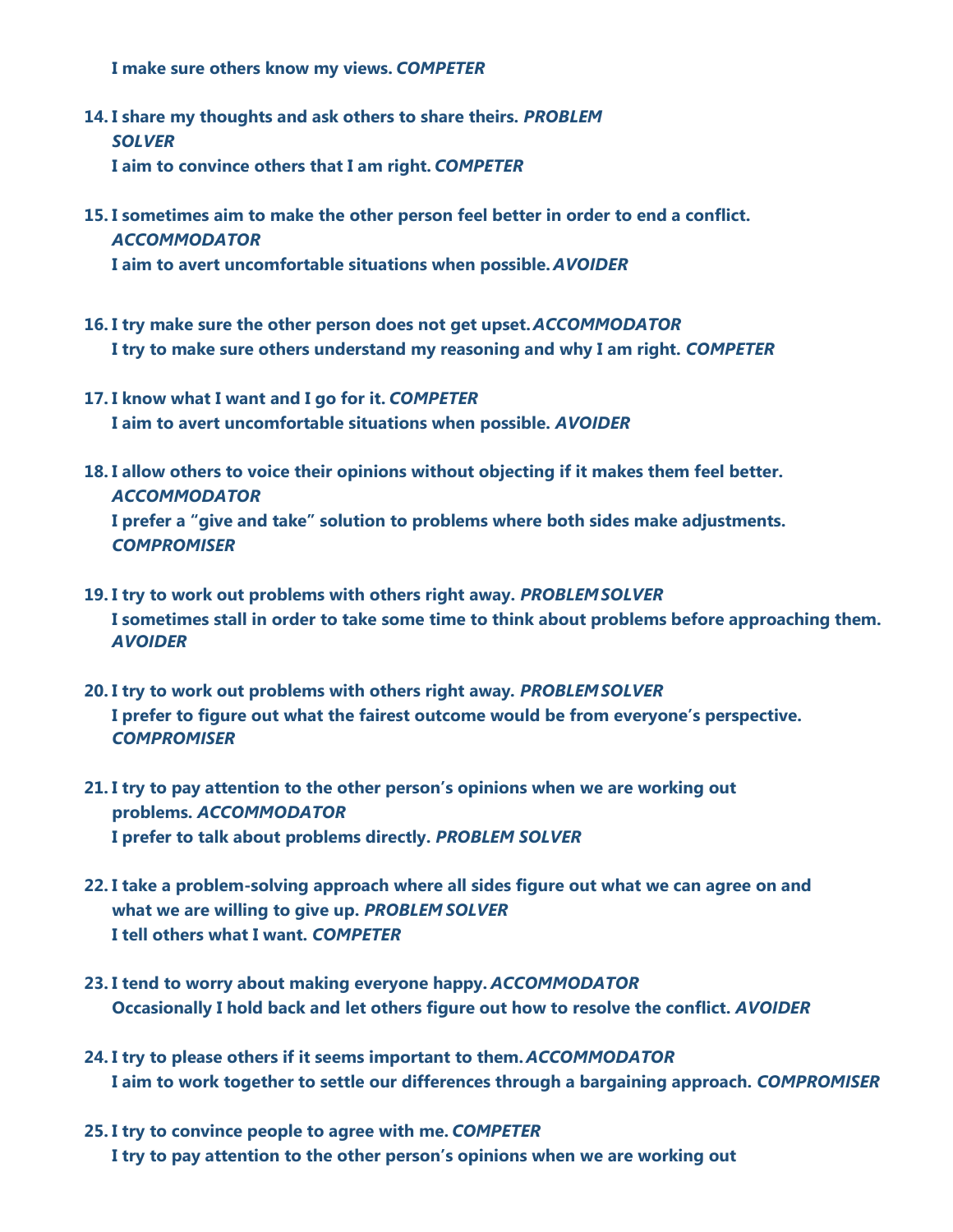**problems.** *ACCOMMODATOR*

- **26. I try to find a way for different sides to meet half way in a conflict.**  *COMPROMISER* **I tend to worry about making everyone happy.** *ACCOMMODATOR*
- **27. At times I keep my views to myself in order to avoid conflict.** *AVOIDER* **I allow others to voice their opinions without objecting if it makes them feel better.**  *ACCOMMODATOR*
- **28. I know what I want and I go for it.** *COMPETER* **I always try to work together to solve problems.** *PROBLEM SOLVER*
- **29. I try to find a way for different sides to meet half way in a conflict.**  *COMPROMISER* **Sometimes conflicts are better left not discussed.** *AVOIDER*
- **30. I try make sure the other person does not get upset.** *ACCOMMODATOR* **I tell others when something is wrong so that we can work together to make it right.** *PROBLEM SOLVER*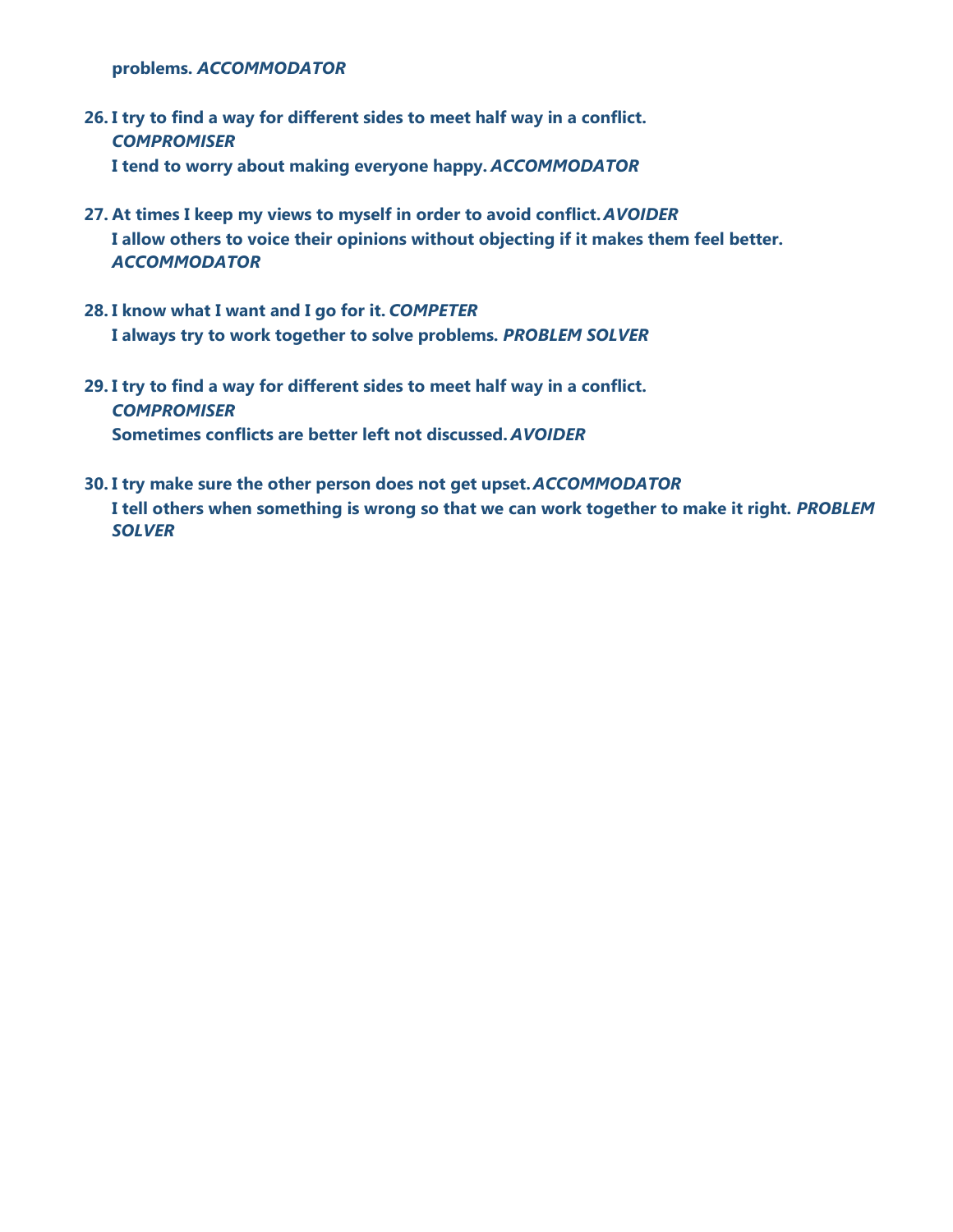# **Interpreting your scores:**

**You may look at your scores and wonder how "right" they are. There are no right and wrong answers in this assessment, as it examines how you handle conflict situations which can vary greatly. Different contexts call for different approaches, and there is a time and a place to use each of the conflict styles. Your scores for each style will range from 0 to 12. If you have a score that falls between 9 and 12, you tend to use that style frequently; a score between 5 and 8 means you sometimes use that style; and a score between 0 and 4 means you don't use that style very often.**

#### **Competer:**

**Competers are known for being persuasive and direct. They know the result they want in a conflict situation, and they go for it. Their strengths are that they are often passionate about their views and dedicated to pursuing their convictions. Competers are good at making quick decisions, and tend not to waste time, which is especially helpful in the time of crisis.**

**Weakness: Sometimes Competers wind up with unequal relationships with others, and feelings of others can be hurt or overlooked with their decision-making style.**

#### **Problem Solver:**

**Problem Solvers tend to want to discuss all the details of a problem and work through it together so that everyone gets what he or she wants and is happy in the end. Their strengths are that they tend to welcome differences, build high-levels of trust and mutual understanding in relationships. There is also the potential to learn from creative problem solving.**

**Weaknesses: When time is a factor, it is difficult to spend the energy and time needed to process the way**

**Problem Solvers tend do. There is also the potential for burnout from over-processing.**

#### **Compromiser:**

**Compromisers approach conflict with the goal of compromise. They tend to think about what they are willing to give up and what they are willing to hold on to, and try to gear communication to focus on this give and take for all parties. It is a good way to promote cooperation. It can be done fairly quickly when both parties are engaged.**

**Weaknesses: Sometimes neither party really winds up with what he/she wants. It can also be viewed as a Band- Aid approach that doesn't really get to the root of a conflict.**

#### **Avoider:**

**Avoiders tend to step away from conflict. They often keep their opinions to themselves in conflict situations so as not to continue or escalate the conflict. They are often admired for having a calming, quiet presence in the face of crisis.**

**Weaknesses: Avoiders sometimes keep their feelings bottled up and then aren't able to meet their own needs. This can result in a frustrating buildup of emotions.**